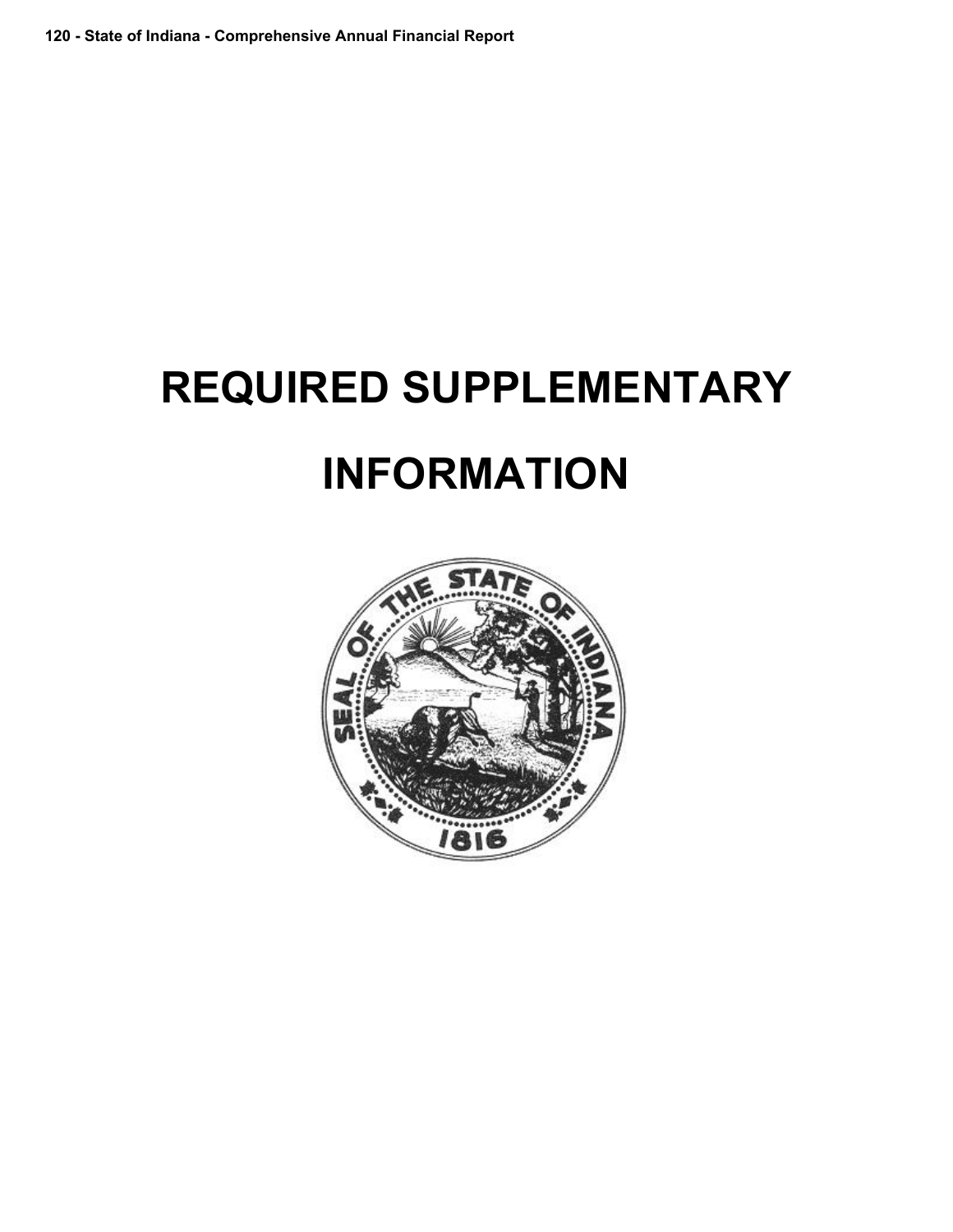## **Schedule of Funding Progress Employee Retirement Systems and Plans**

| (amounts expressed in thousands)                                                                                                                                                                                                         | Primary<br>Government                                                             |                                                                                | -------------------                                              |                                                                                      |                                                                                                          |                                           |                                                                            |
|------------------------------------------------------------------------------------------------------------------------------------------------------------------------------------------------------------------------------------------|-----------------------------------------------------------------------------------|--------------------------------------------------------------------------------|------------------------------------------------------------------|--------------------------------------------------------------------------------------|----------------------------------------------------------------------------------------------------------|-------------------------------------------|----------------------------------------------------------------------------|
|                                                                                                                                                                                                                                          | <b>SPRF</b>                                                                       | PERF - State                                                                   | <b>EGC</b>                                                       | <b>JRS</b>                                                                           | <b>PARF</b>                                                                                              | <b>LRS</b>                                | TRF - Pre-<br>1996 Account                                                 |
| Valuation Date: July 1, 2014<br>Actuarial value of assets<br>Actuarial accrued liability (AAL)<br>Excess of assets over (unfunded) AAL<br>Funded ratio<br>Covered payroll<br>Excess (unfunded) AAL as a percentage of<br>covered payroll | \$<br>459.849<br>540,797<br>(80, 948)<br>85%<br>68,490<br>$-118%$                 | \$4,720,699<br>5,889,829<br>(1, 169, 130)<br>80%<br>1,683,391<br>$-69%$        | \$<br>107.563<br>123,601<br>(16,038)<br>87%<br>25,825<br>$-62%$  | \$<br>419,568<br>464,855<br>(45, 287)<br>90%<br>46,041<br>$-98%$                     | \$.<br>\$<br>52.936<br>65,336<br>(12, 400)<br>81%<br>20,608<br>$-60%$                                    | 3.467<br>4,173<br>(706)<br>83%<br>$\star$ | \$5,358,351<br>16,355,216<br>(10,996,865)<br>33%<br>1,262,828<br>$-871%$   |
| Valuation Date: July 1, 2013<br>Actuarial value of assets<br>Actuarial accrued liability (AAL)<br>Excess of assets over (unfunded) AAL<br>Funded ratio<br>Covered payroll<br>Excess (unfunded) AAL as a percentage of<br>covered payroll | \$<br>434.287 **<br>523,216<br>$(88,929)$ **<br>$83%$ **<br>64,347<br>$-138\%$ ** | \$4,415,371<br>5,690,281<br>(1,274,910)<br>78%<br>$***$<br>1,664,757<br>$-77%$ | \$<br>98.608<br>118.097<br>(19, 489)<br>83%<br>24,675<br>$-79%$  | \$<br>381.240<br>453.110<br>(71, 870)<br>84%<br>$***$<br>47,595<br>$***$<br>$-151%$  | \$<br>\$<br>48.762<br>61,940<br>(13, 178)<br>79%<br>$***$<br>$***$<br>18,805<br>$***$<br>$-70%$<br>$***$ | 3,428<br>4,295<br>(867)<br>80%<br>$\star$ | \$5,235,104<br>16,462,379<br>(11, 227, 275)<br>32%<br>1,383,428<br>$-812%$ |
| Valuation Date: July 1, 2012<br>Actuarial value of assets<br>Actuarial accrued liability (AAL)<br>Excess of assets over (unfunded) AAL<br>Funded ratio<br>Covered payroll<br>Excess (unfunded) AAL as a percentage of<br>covered payroll | \$<br>372,177<br>504.814<br>(132, 637)<br>74%<br>66,083<br>$-201%$                | \$4,141,524<br>5.542.414<br>(1,400,890)<br>75%<br>1,648,023<br>$-85%$          | \$<br>76.007<br>113.283<br>(37, 276)<br>67%<br>24,300<br>$-153%$ | \$<br>260.096<br>437.854<br>(177, 758)<br>59%<br>$***$<br>45,138<br>$***$<br>$-394%$ | \$<br>\$<br>27.501<br>56.080<br>(28, 579)<br>49%<br>21,705<br>$-132%$                                    | 3,377<br>4.503<br>(1, 126)<br>75%         | \$4,978,107<br>16.522.015<br>(11,543,908)<br>30%<br>1,637,066<br>$-705%$   |

SPRF - State Police Retirement Fund (Administered by the Treasurer of the State of Indiana)

PERF - Public Employees' Retirement Fund (Administered by the INPRS Board of Trustees)

EGC - Excise Police, Gaming Agent and Conservation Enforcement Officers' Retirement Fund (Administered by the INPRS Board of Trustees)

JRS - Judges' Retirement System (Administered by the INPRS Board of Trustees)

PARF - Prosecuting Attorneys' Retirement Fund (Administered by the INPRS Board of Trustees)

LRS - Legislators' Retirement System (Administered by the INPRS Board of Trustees)

TRF - Teachers' Retirement Fund (Administered by the INPRS Board of Trustees)

\* The benefit formula is determined based on service rather than compensation. July 1, 2014: The unfunded liability is expressed per active participant and there were 24 active participants. The unfunded liability per active participant was \$29,401; July 1, 2013: The unfunded liability is expressed per active participant and there were 24 active participants. The unfunded liability per active participant was \$36,139; July 1, 2012: The unfunded liability is expressed per active participant and there were 6 active participants. The unfunded liability per active participant was \$187,726.

\*\* Corrected actuarial value of assets, excess of assets over (unfunded) AAL, funded ratio, and excess (unfunded) AAL as a percentage of covered payroll for SPRF from that reported in the 2013 CAFR.

\*\*\* Corrected covered payroll and/or excess (unfunded) AAL as a percentage of covered payroll for PERF-State, EGC, JRS, and PARF from that reported in the 2013 CAFR.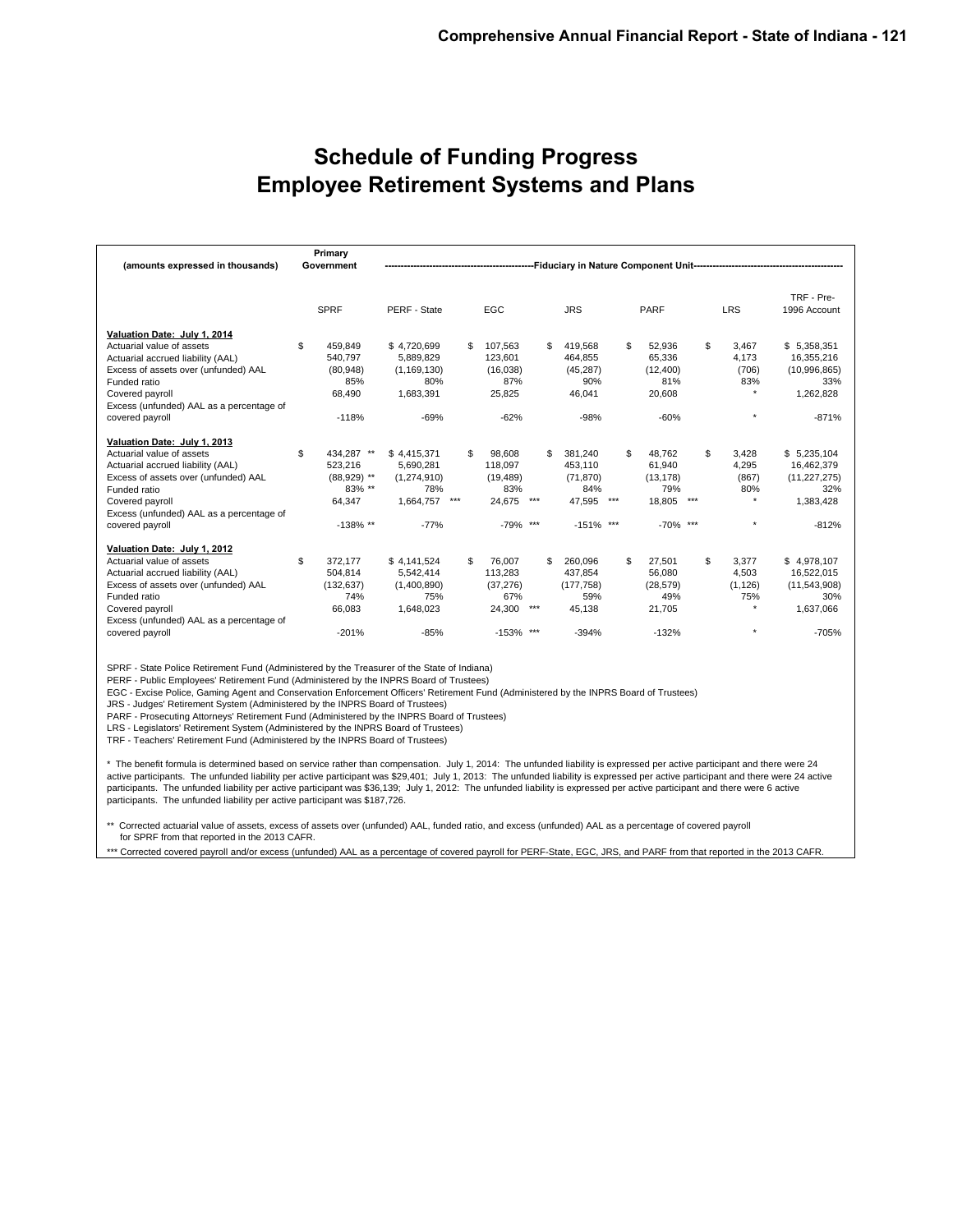|                                                       |                                            |                                                                | (amounts expressed in thousands)                | <b>Schedule of Funding Progress</b><br><b>Other Postemployment Benefits</b>                      |                               |                                                                |
|-------------------------------------------------------|--------------------------------------------|----------------------------------------------------------------|-------------------------------------------------|--------------------------------------------------------------------------------------------------|-------------------------------|----------------------------------------------------------------|
| <b>Actuarial</b><br><b>Valuation</b><br><b>Date</b>   | <b>Actuarial</b><br>Value of<br>Assets (a) | <b>Actuarial</b><br><b>Accrued</b><br>Liability<br>$(AAL)$ (b) | <b>Unfunded</b><br><b>AAL (UAAL)</b><br>$(b-a)$ | <b>Funded Ratio</b><br>(a/b)                                                                     | <b>Covered Payroll</b><br>(c) | UAAL as a<br>Percentage of<br>Covered<br>Payroll ((b-<br>a)/c) |
| <b>State Personnel Healthcare Plan</b>                |                                            |                                                                |                                                 |                                                                                                  |                               |                                                                |
| 6/30/2014                                             | \$<br>44.067                               | \$<br>36,355                                                   | \$<br>(7, 712)                                  | 121.2%                                                                                           | \$<br>1,219,424               | $-0.6%$                                                        |
| 6/30/2013                                             | 44.011                                     | 39.999                                                         | (4.012)                                         | 110.0%                                                                                           | 1,178,197 *                   | $-0.3\%$ *                                                     |
| 6/30/2012                                             | 44.008                                     | 36,643                                                         | (7,365)                                         | 120.1%                                                                                           | 1.170.773 *                   | $-0.6\%$ *                                                     |
| Legislature's Healthcare Plan                         |                                            |                                                                |                                                 |                                                                                                  |                               |                                                                |
| 6/30/2014                                             |                                            | 11,768                                                         | 11,768                                          | 0.0%                                                                                             | 3,623                         | 324.8%                                                         |
| 6/30/2013                                             |                                            | 12.078                                                         | 12.078                                          | 0.0%                                                                                             | $3,204$ *                     | 377.0% *                                                       |
| 6/30/2012                                             |                                            | 11,956                                                         | 11,956                                          | 0.0%                                                                                             | $3,345$ *                     | 357.4% *                                                       |
| Indiana State Police Healthcare Plan                  |                                            |                                                                |                                                 |                                                                                                  |                               |                                                                |
| 6/30/2014                                             | 38.014                                     | 294,840                                                        | 256,826                                         | 12.9%                                                                                            | 93,630                        | 274.3%                                                         |
| 6/30/2013                                             | 21,133                                     | 297,104                                                        | 275,971                                         | 7.1%                                                                                             | 93,680 *                      | 294.6% *                                                       |
| 6/30/2012                                             | 17,033                                     | 291,148                                                        | 274,115                                         | 5.9%                                                                                             | 92,494 *                      | 296.4% *                                                       |
| <b>Conservation and Excise Police Healthcare Plan</b> |                                            |                                                                |                                                 |                                                                                                  |                               |                                                                |
| 6/30/2014                                             | 9,023                                      | 38,063                                                         | 29,040                                          | 23.7%                                                                                            | 15,969                        | 181.9%                                                         |
| 6/30/2013                                             | 7.446                                      | 38.810                                                         | 31.364                                          | 19.2%                                                                                            | 16,038 *                      | 195.6% *                                                       |
| 6/30/2012                                             | 5,773                                      | 41,804                                                         | 36,031                                          | 13.8%                                                                                            | 15,541 *                      | 231.8% *                                                       |
| Note:                                                 |                                            |                                                                |                                                 | * Denotes corrected covered payroll and UAAL as a percentage of covered payroll from prior year. |                               |                                                                |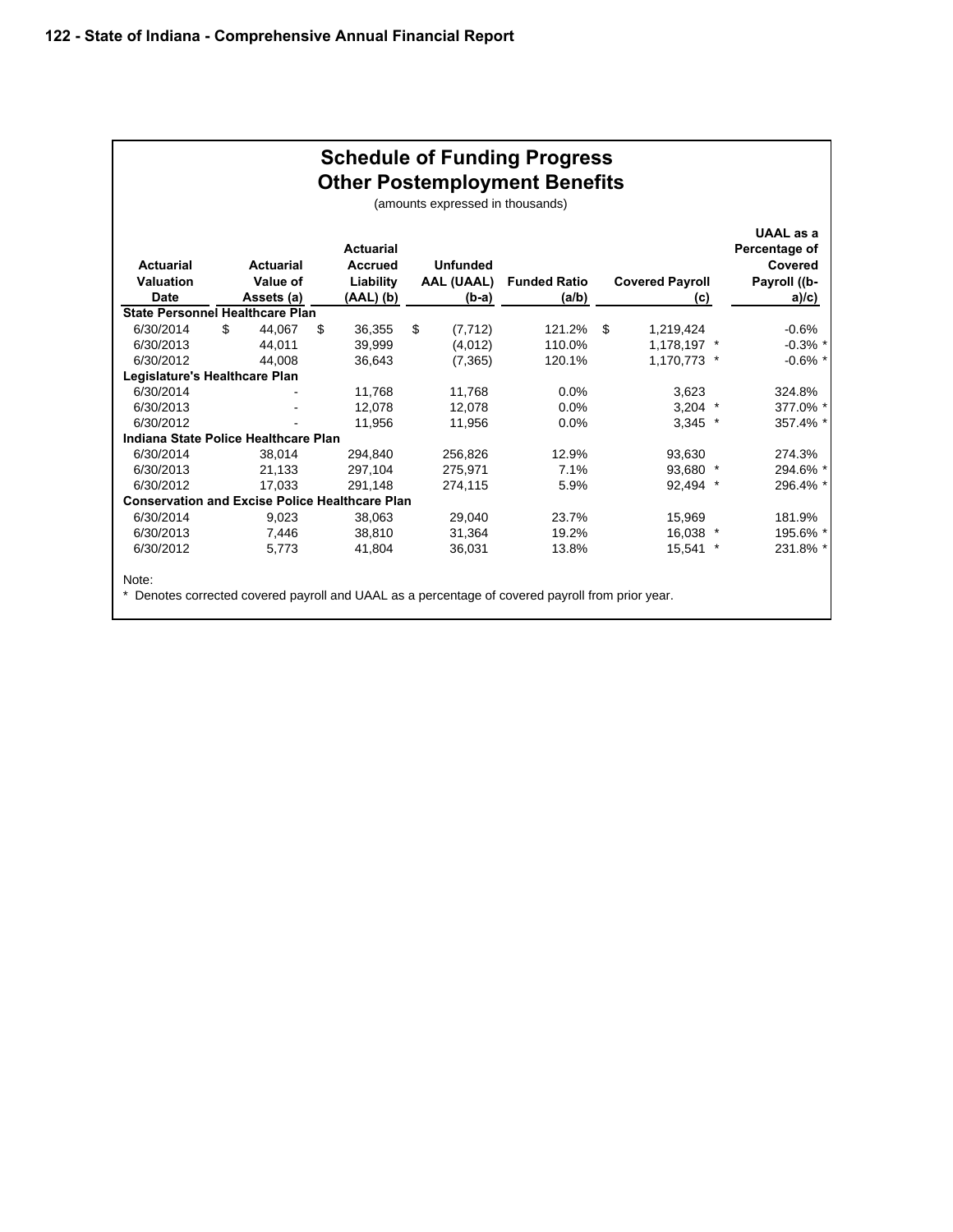|                                                                                                                                                                                                                                                                                                                                                                                                                                                                                                                                                                                                                                                                                                                                                                                                                                                                                                                                              | Schedule of |                                          |                              | (amounts expressed in thousands) |    |                                   | Contributions for the State Police Retirement Fund                                                 |                                |                             |                          |                                   |                                 |
|----------------------------------------------------------------------------------------------------------------------------------------------------------------------------------------------------------------------------------------------------------------------------------------------------------------------------------------------------------------------------------------------------------------------------------------------------------------------------------------------------------------------------------------------------------------------------------------------------------------------------------------------------------------------------------------------------------------------------------------------------------------------------------------------------------------------------------------------------------------------------------------------------------------------------------------------|-------------|------------------------------------------|------------------------------|----------------------------------|----|-----------------------------------|----------------------------------------------------------------------------------------------------|--------------------------------|-----------------------------|--------------------------|-----------------------------------|---------------------------------|
|                                                                                                                                                                                                                                                                                                                                                                                                                                                                                                                                                                                                                                                                                                                                                                                                                                                                                                                                              | 6/30/2014   |                                          | 6/30/2013                    | 6/30/2012                        |    | 6/30/2011                         | 6/30/2010                                                                                          | 6/30/2009                      | 6/30/2008                   | 6/30/2007                | 6/30/2006                         | 6/30/2005                       |
| Contributions in relation to the actuarially determined contribution<br>Actuarially determined contribution<br>Contribution deficiency (excess)                                                                                                                                                                                                                                                                                                                                                                                                                                                                                                                                                                                                                                                                                                                                                                                              |             | မာ<br>$\frac{10,603}{(3,266)}$<br>13,869 | (2, 142)<br>14,509<br>12,367 | 44,040<br>29,523<br>14,517<br>မာ | 69 | မာ<br>(2, 817)<br>9,450<br>12,267 | (4, 759)<br>14,230<br>9,471                                                                        | (890)<br>10,362<br>9,472<br>မာ | 9,174<br>9,412<br>238<br>မာ | 9,472<br>12,114<br>2,642 | 12,666<br>(5, 131)<br>7,535<br>မာ | (4,526)<br>12,070<br>7,544<br>↮ |
| Covered employee payroll                                                                                                                                                                                                                                                                                                                                                                                                                                                                                                                                                                                                                                                                                                                                                                                                                                                                                                                     |             | 68,490                                   | 64,347                       | 66,083                           |    | 64,948                            | 66,603                                                                                             | 68,283                         | 65,421                      | 59,863                   | 54,156                            | 53,897                          |
| Contributions as a percentage of covered employee payroll                                                                                                                                                                                                                                                                                                                                                                                                                                                                                                                                                                                                                                                                                                                                                                                                                                                                                    |             | 15.5%                                    | 19.2%                        | 66.6%                            |    | 14.6%                             | 14.2%                                                                                              | 13.9%                          | 14.4%                       | 20.2%                    | 13.9%                             | 14.0%                           |
| Mortality: For the 7/1/14 actuarial valuation, the mortality tables were revised from the 2013 IRS separate non-annuitant<br>Salary increases: 3.5% for the pre-1987 plan; For the 1987 plan, 9% at ages 26 and younger, annual<br>and annuitant mortality tables to the 2014 IRS separate non-annuitant and annuitant mortality tables.<br>Investment rate of return: 6.75%, net of pension plan investment expense, including inflation<br>Actuarially determined contribution rates are calculated as of July 1, one year prior to the<br>Methods and assumptions used to determine contribution rates:<br>Amortization method: Level percentage of payroll, dosed<br>end of the fiscal year in which contributions are reported.<br>Asset valuation method: 4 year smoothed value<br>Actuarial cost method: Entry age normal cost<br>Remaining amortization period: 26 years<br>Notes to Schedule:<br>Valuation date:<br>Inflation: 3.5% |             |                                          |                              |                                  |    |                                   | increase reduced 0.5% per year reaching 4% at age 36, annual increases of 4% at ages 36 and older. |                                |                             |                          |                                   |                                 |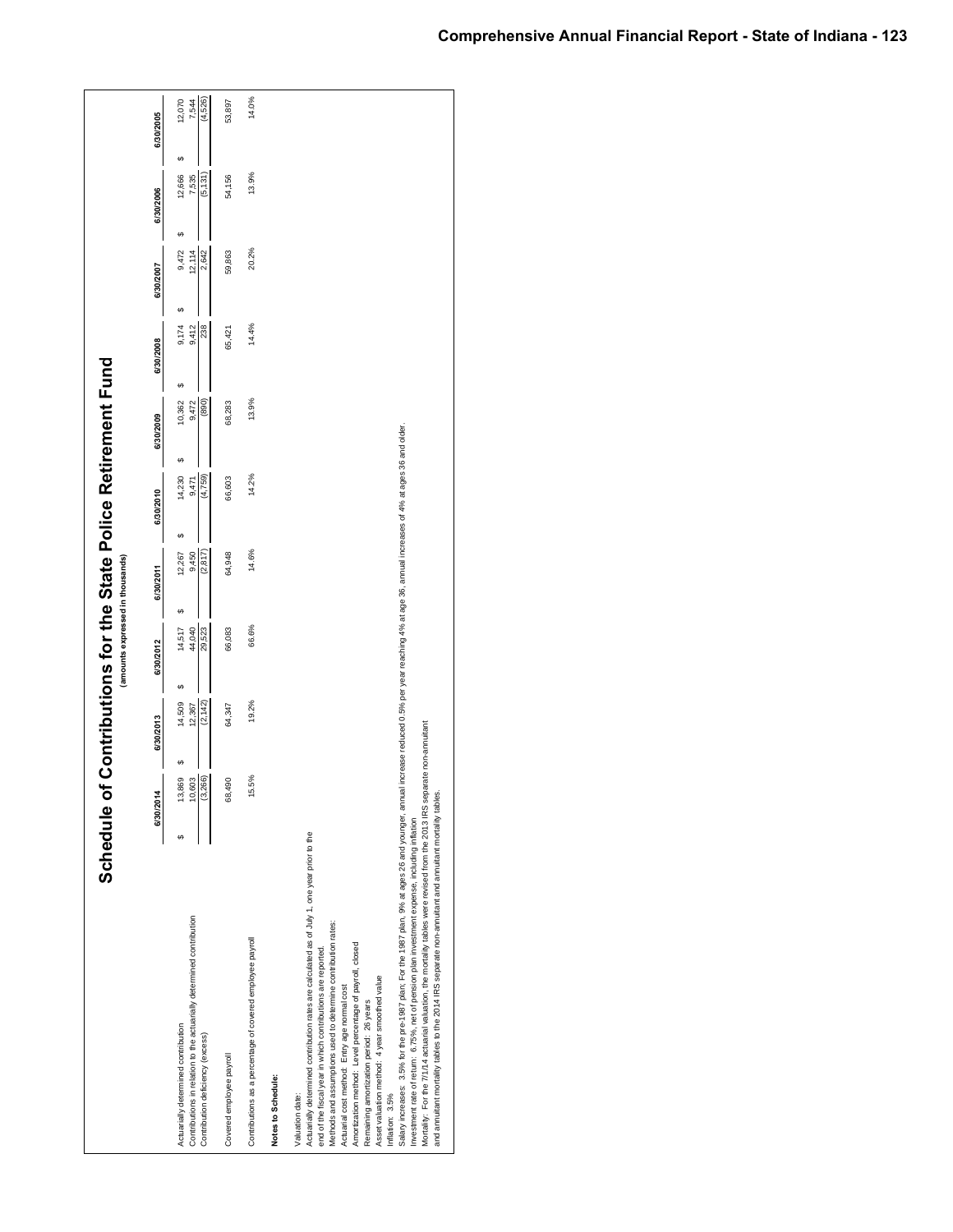|                      |                                           |                           |                                                                                    |                                    | Schedule of Employer Contributions<br>Other Postemployment Benefits<br>(amounts expressed in thousands) |                           |                                                   |                           |                                      |                           |
|----------------------|-------------------------------------------|---------------------------|------------------------------------------------------------------------------------|------------------------------------|---------------------------------------------------------------------------------------------------------|---------------------------|---------------------------------------------------|---------------------------|--------------------------------------|---------------------------|
|                      | <b>State Personnel</b><br>Healthcare Plan |                           | Legislature's                                                                      | Healthcare Plan                    | Indiana State Police<br>Healthcare Plan                                                                 |                           | Conservation and Excise<br>Police Healthcare Plan |                           | Retiree Health Benefit Trust<br>Fund |                           |
| Year                 | Annual                                    |                           | Annual                                                                             |                                    | Annual                                                                                                  |                           | Annual                                            |                           | Annual                               |                           |
| June 30<br>Ended     | Required<br>Contribution                  | Percentage<br>Contributed | Contribution                                                                       | Required Percentage<br>Contributed | Required<br>Contribution                                                                                | Percentage<br>Contributed | Required<br>Contribution                          | Percentage<br>Contributed | Required<br>Contribution             | Percentage<br>Contributed |
|                      |                                           |                           |                                                                                    |                                    |                                                                                                         |                           |                                                   |                           |                                      |                           |
|                      | 1,010                                     | 316.9%                    | $\breve{\vec{z}}$                                                                  | 62.8%                              | 26,030                                                                                                  | 95.4%                     | 2,822<br>ക                                        | 88.0%                     | 38,200                               | 00.0%                     |
| ភ្នំ<br>ភូមិ<br>ភូមិ | 941                                       | 446.9%                    | 2                                                                                  | 64.5%                              | 27,419                                                                                                  | 42.6%                     | 3,053                                             | 94.8%                     | 34,400                               | 100.0%                    |
|                      | 2.964                                     | 141.9%                    | Ю<br>$\overline{\infty}$                                                           | 59.9%                              | 27,794                                                                                                  | 67.0%                     | 3,675                                             | 187.5%                    | 34,400                               | 100.0%                    |
|                      |                                           |                           | This is the annual required contribution for the fiscal year ending June 30, 2012. |                                    |                                                                                                         |                           |                                                   |                           |                                      |                           |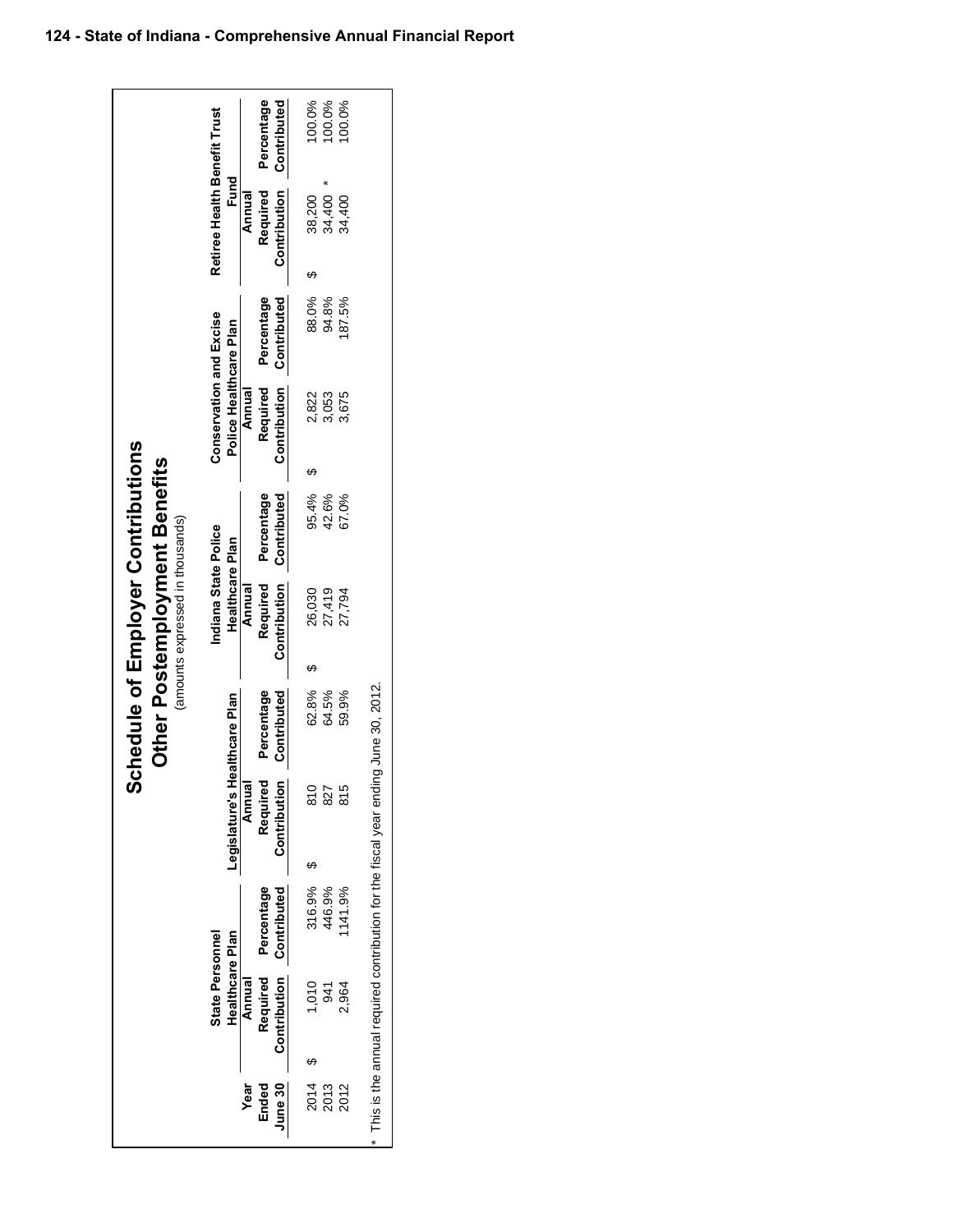## **Schedule of Changes in the State Police Retirement Fund's Net Pension Liability and Related Ratios**

**(amounts expressed in thousands)**

|                                                                                                                                                                                                                                                                          | 6/30/2014     | 6/30/2013      |
|--------------------------------------------------------------------------------------------------------------------------------------------------------------------------------------------------------------------------------------------------------------------------|---------------|----------------|
| <b>Total pension liability</b>                                                                                                                                                                                                                                           |               |                |
| Service cost                                                                                                                                                                                                                                                             | \$<br>13,747  | \$<br>13,576   |
| Interest                                                                                                                                                                                                                                                                 | 34,935        | 33,758         |
| Changes of benefit terms                                                                                                                                                                                                                                                 | 269           | 147            |
| Differences between expected and actual experience                                                                                                                                                                                                                       | 778           | 1,112          |
| Changes of assumptions                                                                                                                                                                                                                                                   | 775           | 533            |
| Benefit payments, including refunds of member contributions                                                                                                                                                                                                              | (32, 923)     | (30, 724)      |
| Net change in total pension liability                                                                                                                                                                                                                                    | 17,581        | 18,402         |
| <b>Total pension liability, beginning</b>                                                                                                                                                                                                                                | 523,216       | 504,814        |
| Total pension liability, ending (a)                                                                                                                                                                                                                                      | 540,797       | 523,216        |
|                                                                                                                                                                                                                                                                          |               |                |
| Plan fiduciary net position                                                                                                                                                                                                                                              |               |                |
| Contributions - employer                                                                                                                                                                                                                                                 | 14,005        | 47,588         |
| Contributions - member                                                                                                                                                                                                                                                   | 3,763         | 3,786          |
| Net investment income                                                                                                                                                                                                                                                    | 44,883        | 29,787         |
| Benefit payments, including refunds of member contributions                                                                                                                                                                                                              | (32, 923)     | (30, 724)      |
| Administrative expense                                                                                                                                                                                                                                                   | (307)         | (261)          |
| Other                                                                                                                                                                                                                                                                    | (11)          | $\overline{2}$ |
| Net change in pension plan fiduciary net position                                                                                                                                                                                                                        | 29,410        | 50,178         |
| Plan fiduciary net position, beginning                                                                                                                                                                                                                                   | 438,588       | 388,410        |
| Plan fiduciary net position, ending (b)                                                                                                                                                                                                                                  | \$<br>467,998 | \$<br>438,588  |
| SPRF's net pension liability, ending ((a) - (b)                                                                                                                                                                                                                          | 72,799        | 84,628         |
| Covered employee payroll                                                                                                                                                                                                                                                 | 68,490        | 64,347         |
| SPRF's net pension liability as a percentage of covered employee payroll                                                                                                                                                                                                 | 106.3%        | 131.5%         |
| <b>Notes to Schedule:</b><br>(1) The effort and cost to recreate financial information for 10 years was not practical. Information was<br>prepared prospectively from June 30, 2012 for GASB-S67 purposes and prospectively from June 30, 2013<br>for GASB-S68 purposes. |               |                |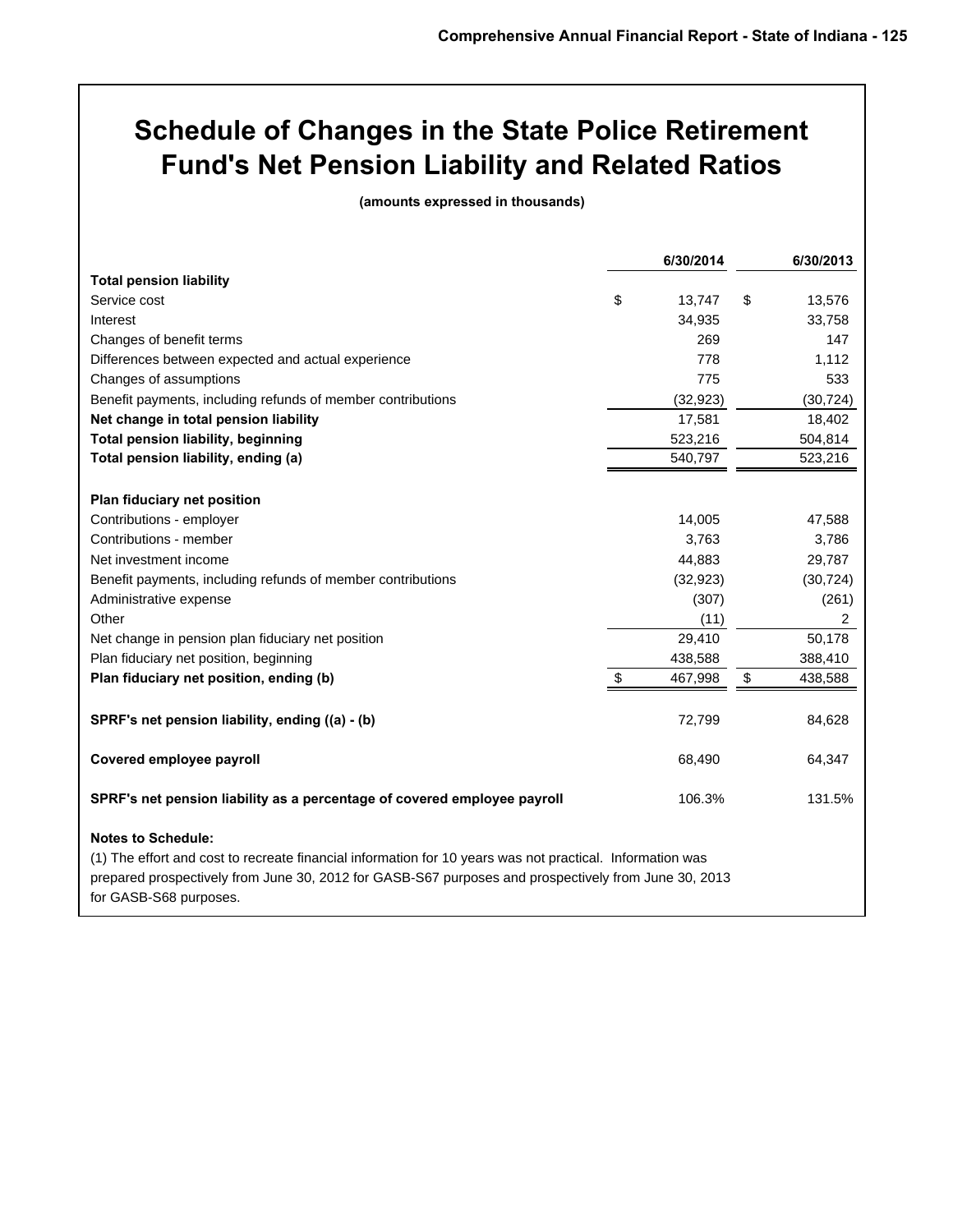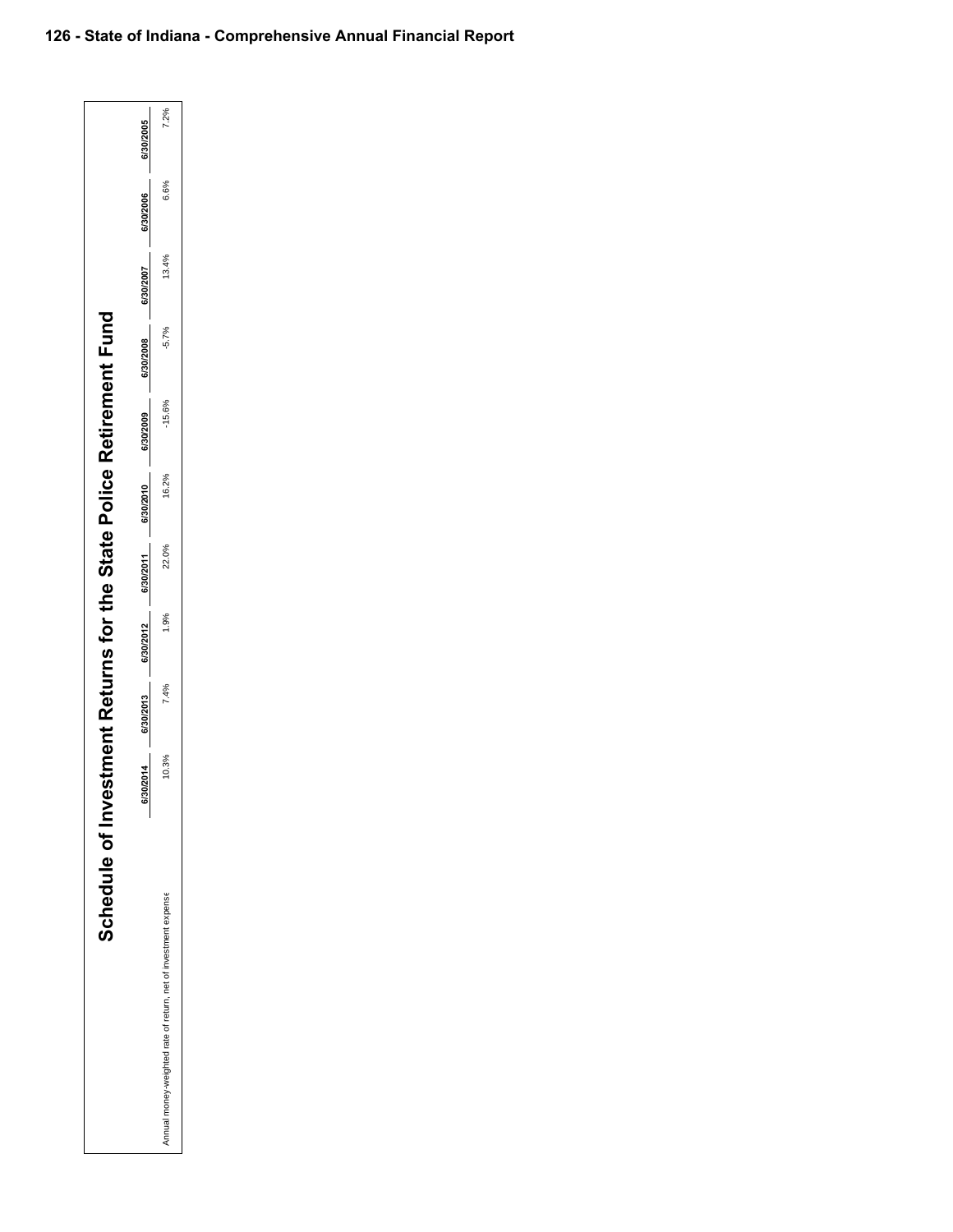#### **Budgetary Information**

The Governor submits a budget biennially to be adopted by the General Assembly for the ensuing two-year period. The budget covers the general fund and most special revenue funds. The General Assembly enacts the budget through passage of specific appropriations.

The budget bill is enacted as the Appropriations Act that the Governor may veto, subject to legislative override. Except as specifically provided by statute, appropriations or any part thereof remaining unexpended and unencumbered at the close of any fiscal year will lapse and be returned to the fund from which it was appropriated.

The final budget is composed of budgeted amounts as adopted and as amended by supplemental appropriations or appropriation transfers that were necessary during the current year. The State Board of Finance, which consists of the Governor, Auditor of State and Treasurer of State, is empowered to transfer appropriations from one appropriation, fund, or agency of the State to another, with the exception of trust funds. The State Budget Agency may transfer, assign, and reassign almost any appropriation, except those restricted by law, but only when: (1) the uses and purposes to which the funds are transferred are uses and purposes which the agency is permitted or required to perform; and (2) and the transfers are within the same agency of the state to which the appropriation was originally made. Capital appropriations are initially posted to general government. As projects are approved by the State Budget Committee the appropriations are transferred to the function of government from which they are disbursed. In addition, expenditures under many federal grants are required to be spent before they are reimbursed by the federal government. These actions are considered supplemental appropriations; therefore, expenditures do not exceed appropriations for individual funds.

The legal level of budgetary control (the level on which expenditures may not legally exceed appropriations) is maintained at the fund level by the State Budget Agency. When budgets are submitted for each fund, certain recurring expenditures are not budgeted (medical service payments, tort claims) according to instructions from the State Budget Agency to the various agencies. The Budget Agency monitors all funds regularly in addition to monitoring excess general fund revenue that will be available at the end of the fiscal year to cover the non-budgeted, recurring expenditures.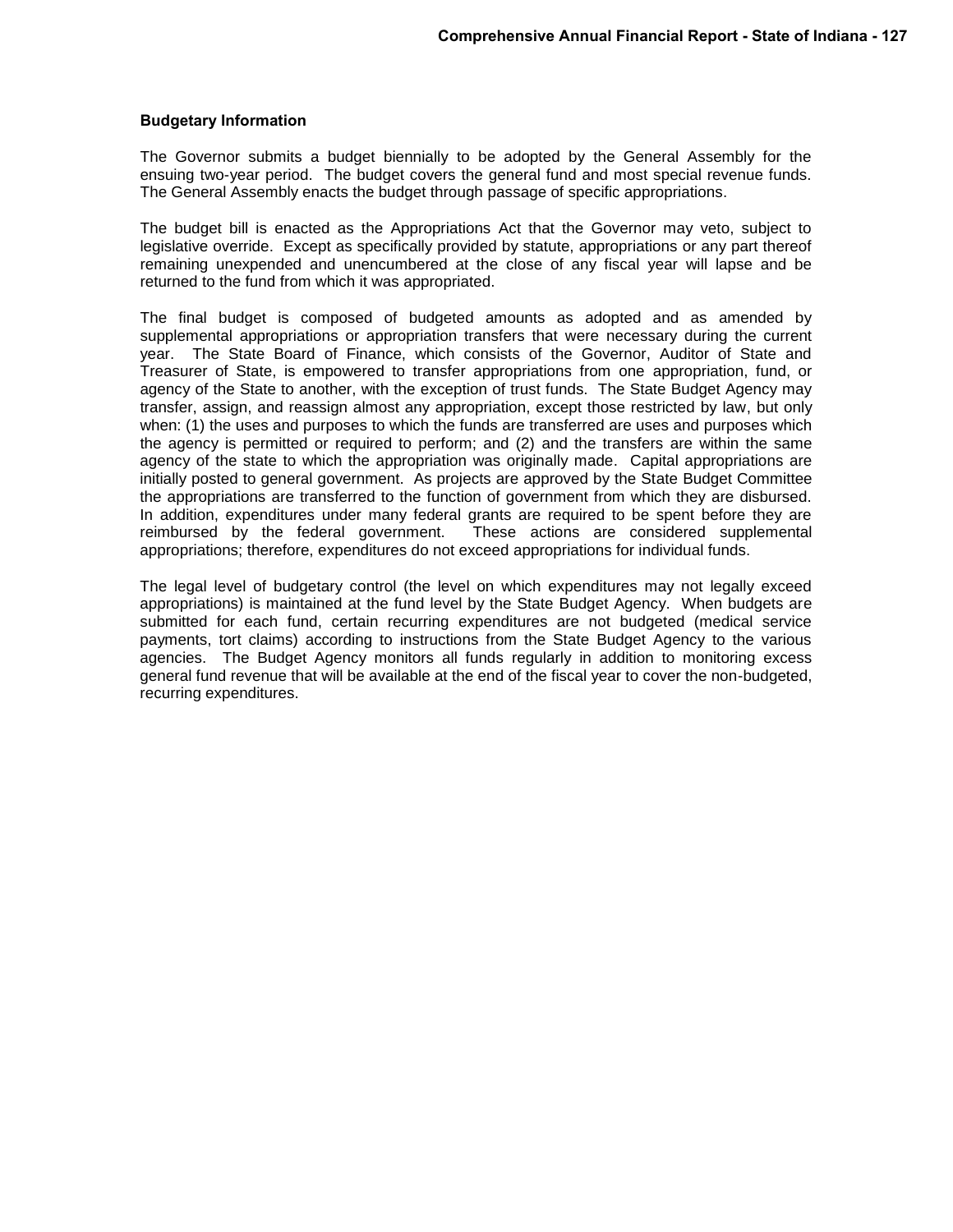### **State of Indiana Combining Schedule of Revenues, Expenditures and Changes in Fund Balances - Budget and Actual (Budgetary Basis) For the Year Ended June 30, 2014 (amounts expressed in thousands)**

**General Fund Variance to Budget Actual Final Budget Original Final Revenues:** Taxes: Income \$ 6,063,000 \$ 6,063,000 \$ 5,886,915 \$ (176,085) Sales 7,088,400 7,088,400 6,925,301 (163,099) Gaming 523,100 523,100 60,557 (462,543) Inheritance 128,500 128,500 87,712 (40,788) Alcohol and tobacco 276,100 276,100 274,700 (1,400) Insurance 192,200 192,200 218,485 26,285 Other 233,690 233,690 250,803 17,113 Total taxes 14,504,990 14,504,990 13,705,975 (799,015) Current service charges 202,320 202,320 206,367 4,047 Investment income 20,000 20,000 17,861 (2,139) Sales/rents 2,117 2,117 627 (1,490) Grants - 2,291 2,291 2,291 2,291 2,291 2,291 2,291 2,291 2,291 2,291 2,291 2,291 2,291 2,291 2,291 2,291 2,291 Other 62,640 62,640 54,593 (8,047) 62,640 54,593 (8,047) Total revenues 684,353 (804,353) 14,792,067 14,792,067 14,792,067 13,987,714 (804,353) **Expenditures:** Current: General government 1,256,309 1,891,016 1,170,284 720,732 Public safety 1,196,297 920,794 901,195 19,599 Health 54,804 45,509 42,060 3,449 Welfare 3,548,010 786,218 677,569 108,649 Conservation, culture and development 113,191 69,846 57,708 12,138 Education 9,526,037 9,370,008 9,193,273 176,735 Transportation 243,598 2,687 1,465 1,222 Total expenditures 15,938,246 13,086,078 12,043,554 1,042,524 Excess of revenues over (under) expenditures (1,146,179) 1,705,989 1,944,160 (238,171) **Other financing sources (uses):** Total other financing sources (uses) (1,942,376) (1,942,376) (1,942,376) (1,942,376) **Net change in fund balances**  $\text{\$}$  (3,088,555)  $\text{\$}$  (236,387) 1,784  $\text{\$}$  238,171 **Fund balances July 1, as restated** 2,392,328 **Fund balances June 30 \$ 2,394,112**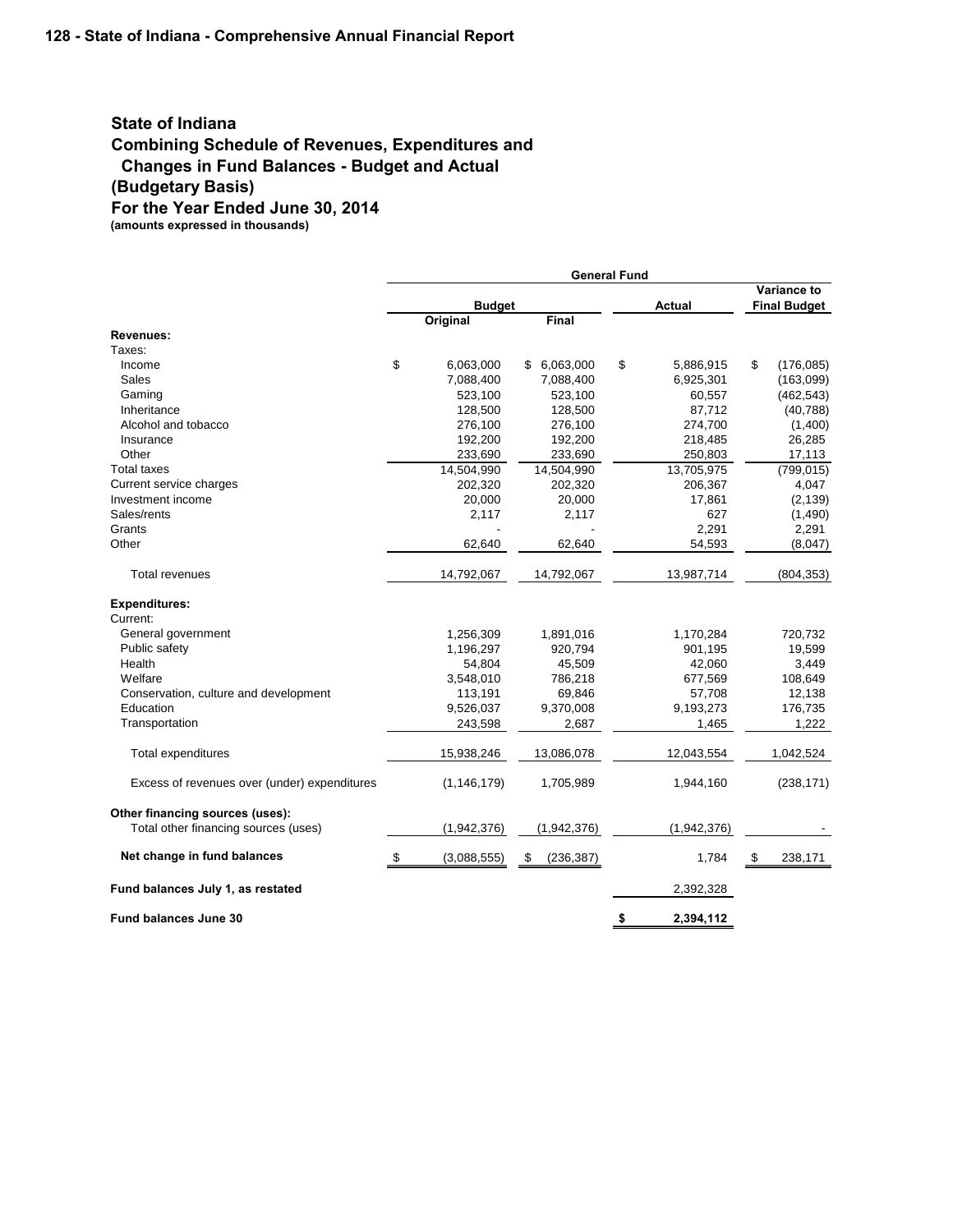|                 | <b>Public Welfare-Medicaid Assistance</b> |               |                                    |                 |                  | <b>Major Moves Construction Fund</b> |                                    |  |  |
|-----------------|-------------------------------------------|---------------|------------------------------------|-----------------|------------------|--------------------------------------|------------------------------------|--|--|
| <b>Budget</b>   |                                           | <b>Actual</b> | Variance to<br><b>Final Budget</b> |                 | <b>Budget</b>    | <b>Actual</b>                        | Variance to<br><b>Final Budget</b> |  |  |
| Original        | Final                                     |               |                                    | Original        | Final            |                                      |                                    |  |  |
| \$              | \$                                        | \$            | \$                                 | \$              | \$               | \$                                   | \$                                 |  |  |
|                 |                                           |               |                                    |                 |                  |                                      |                                    |  |  |
|                 |                                           |               |                                    |                 |                  |                                      |                                    |  |  |
|                 |                                           |               |                                    |                 |                  |                                      |                                    |  |  |
|                 |                                           |               |                                    |                 |                  |                                      |                                    |  |  |
|                 |                                           |               |                                    |                 |                  |                                      |                                    |  |  |
| 1,001,125       | 1,001,125                                 | 946,978       | (54, 147)                          |                 |                  |                                      |                                    |  |  |
|                 |                                           |               |                                    | 24,639          | 24,639           | 4,796                                | (19, 843)                          |  |  |
| 5,947,972       | 5,947,972                                 | 5,942,798     | (5, 174)                           |                 |                  |                                      |                                    |  |  |
| 33,630          | 33,630                                    | 29            | (33,601)                           |                 |                  |                                      |                                    |  |  |
| 6,982,727       | 6,982,727                                 | 6,889,805     | (92, 922)                          | 24,639          | 24,639           | 4,796                                | (19, 843)                          |  |  |
|                 | 29                                        |               | 29                                 |                 |                  |                                      |                                    |  |  |
|                 |                                           |               |                                    |                 |                  |                                      |                                    |  |  |
|                 |                                           |               |                                    |                 |                  |                                      |                                    |  |  |
|                 | 10,839,825                                | 8,494,438     | 2,345,387                          |                 |                  |                                      |                                    |  |  |
|                 |                                           |               |                                    |                 |                  |                                      |                                    |  |  |
|                 |                                           |               |                                    | 5,600           | 46,166           | 40,566                               | 5,600                              |  |  |
|                 | 10,839,854                                | 8,494,438     | 2,345,416                          | 5,600           | 46,166           | 40,566                               | 5,600                              |  |  |
| 6,982,727       | (3,857,127)                               | (1,604,633)   | (2, 252, 494)                      | 19,039          | (21, 527)        | (35, 770)                            | 14,243                             |  |  |
| 1,532,317       | 1,532,317                                 | 1,532,317     |                                    | (105, 441)      | (105, 441)       | (105, 441)                           |                                    |  |  |
| \$<br>8,515,044 | \$ (2,324,810)                            | (72, 316)     | \$2,252,494                        | (86, 402)<br>\$ | (126, 968)<br>\$ | (141, 211)                           | \$<br>(14, 243)                    |  |  |
|                 |                                           | 420,624       |                                    |                 |                  | 778,513                              |                                    |  |  |
|                 |                                           | 348,308<br>\$ |                                    |                 |                  | 637,302<br>\$                        |                                    |  |  |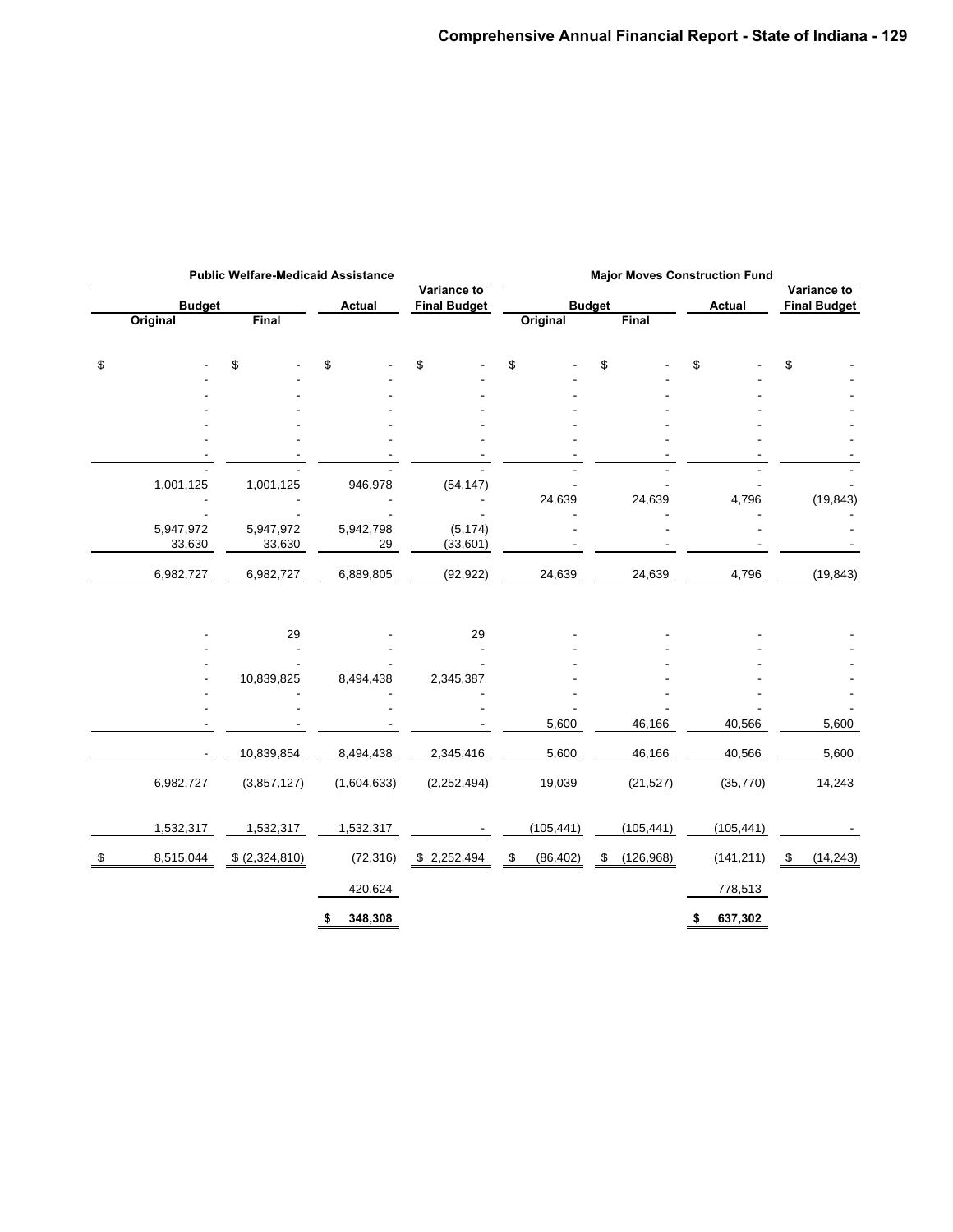The cash basis of accounting (budgetary basis) is applied to each budget. The budgetary basis differs<br>from GAAP. The major differences between budgetary (non-GAAP) basis and GAAP basis are: The cash basis of accounting (budgetary basis) is applied to each budget. The budgetary basis differs from GAAP. The major differences between budgetary (non-GAAP) basis and GAAP basis are:

**Budget/GAAP Reconciliation**

**Budget/GAAP Reconciliation** 

**Major Funds**

**Major Funds** 

| (amounts expressed in thousands)                                                                                        |    | <b>GENERAL FUND</b> | <b>MEDICAID ASSIS</b> | <b>PUBLIC WELFARE-</b> |   | CONSTRUCTION<br>MAJOR MOVES<br><b>FUND</b> |   | <b>Total</b> |
|-------------------------------------------------------------------------------------------------------------------------|----|---------------------|-----------------------|------------------------|---|--------------------------------------------|---|--------------|
| Net change in fund balances<br>(budgetary basis)                                                                        | ക  | 1,784               | ↔                     | (72, 316)              | ↔ | (141, 211)                                 | ↮ | (211, 743)   |
| Adjustments necessary to convert<br>budgetary basis to a GAAP basis<br>the results of operations on a<br>are:           |    |                     |                       |                        |   |                                            |   |              |
| earned (GAAP) as opposed to<br>Revenues are recorded when<br>when cash is received<br>(budgetary)                       |    | (4,594)             |                       | 113,905                |   | 4,388                                      |   | 113,700      |
| the liability is incurred (GAAP) as<br>Expenditures are recorded when<br>opposed to when payment is<br>made (budgetary) |    | 137,634             |                       | (26, 832)              |   | (453)                                      |   | 110,349      |
| Net change in fund balances<br>(GAAP basis)                                                                             | ∞∥ | 134,824             |                       | 14,757                 | H | 137,276)                                   | ↮ | 12,305       |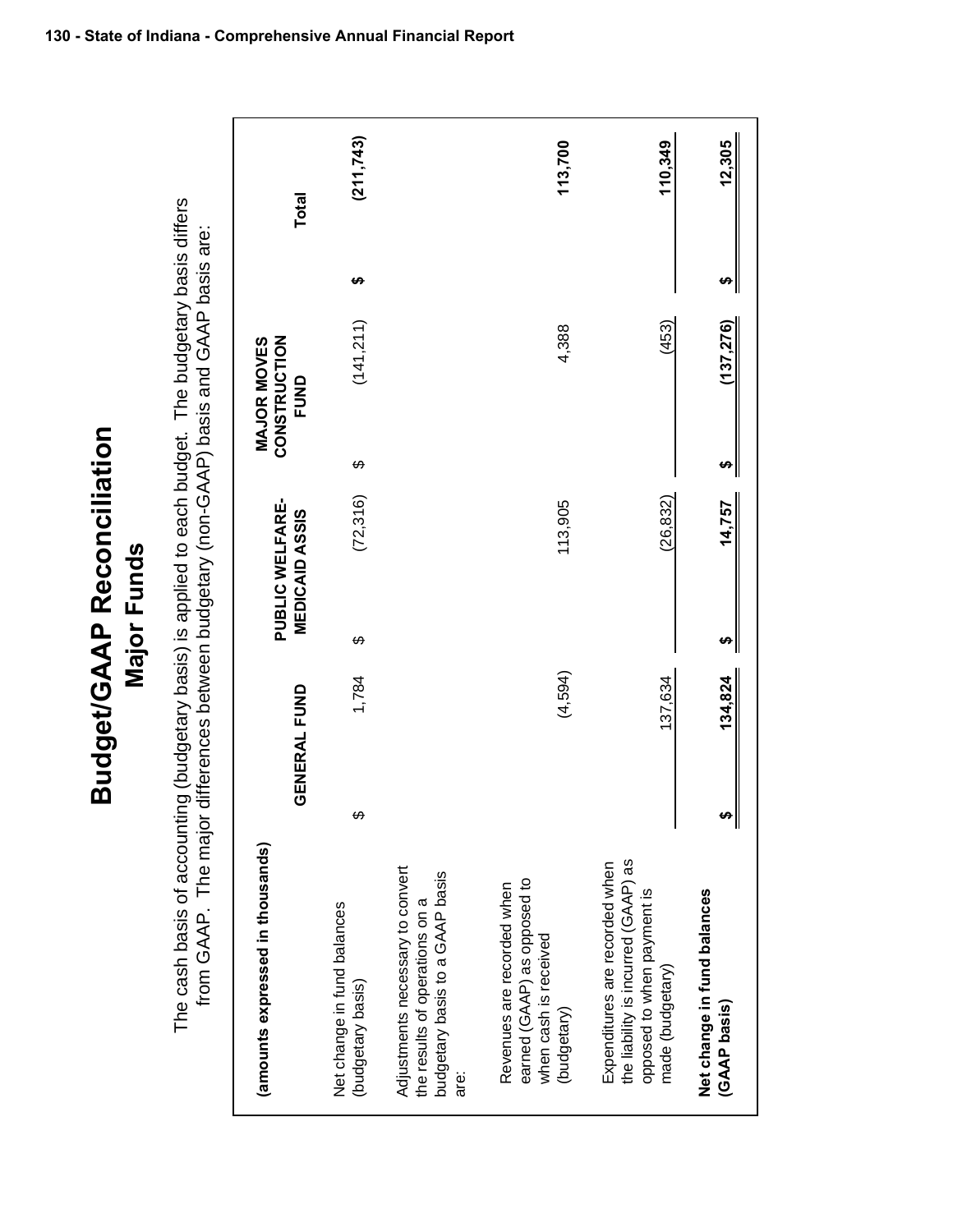| <b>Infrastructure - Modified Reporting</b>                  |
|-------------------------------------------------------------|
| <b>Condition Rating of the State's Highways and Bridges</b> |

| <b>Roads</b>                                                         | Average International Roughness Index (IRI), Right | <b>Wheal Path (RWP)</b> |             |
|----------------------------------------------------------------------|----------------------------------------------------|-------------------------|-------------|
|                                                                      | <u> 2014</u>                                       | <u> 2013</u>            | <u>2012</u> |
| Interstate Roads (excluding Rest Areas and Weigh Stations)           | 78.6                                               | 85.1                    | 85.6        |
| NHS Roads - Non-Interstate (excluding Rest Areas and Weigh Stations) | 92.0                                               | 100.1                   | 87.8        |
| Non-NHS Roads                                                        | 99.3                                               | 102.2                   | 100.7       |

The condition of road pavement is based on the International Roughness Index (IRI), which is a measure of the roughness of the pavement in terms of inches per mile, and applies both to Portland cement concrete (PCC) and hot mix asphalt (HMA) pavements. IRI's range from zero for a pavement that is perfectly smooth to ratings above 170 for a pavement that warrants replacement. The condition index is used to classify roads in excellent condition (0-79), good condition (80-114), satisfactory condition (115-149), fair condition (150-169), and poor condition (above 170). It is the State's policy to maintain a network average of no more than 101 IRI (RWP). Condition assessments are determined on an annual basis for all roads maintained by INDOT. The ratings provided are based on data gathered during the summer (May to October) for each fiscal year. The data is evaluated and compared to standard criteria by the end of the fiscal year.

The State changed its methodology for reporting IRI from all wheel paths collected to right wheel path in 2014. The 2012 and 2013 averages are restated.

| <b>Bridges</b>               |              | <b>Average Sufficiency Rating</b> |       |
|------------------------------|--------------|-----------------------------------|-------|
|                              | <u> 2014</u> | <u> 2013</u>                      | 2012  |
| Interstate Bridges           | 90.1%        | 90.1%                             | 89.1% |
| NHS Bridges - Non-Interstate | 90.0%        | 89.7%                             | 89.9% |
| Non-NHS Bridges              | 89.3%        | 88.8%                             | 88.0% |

The condition of the State's bridges is measured based on a sufficiency rating, which is based on a weighted average of four factors indicative of a bridge's sufficiency to remain in service. The sufficiency rating uses a measurement scale that ranges from zero for an entirely insufficient or deficient bridge to 100 for an entirely sufficient bridge. The sufficiency rating is used to classify bridges in excellent condition (90-100), good condition (80-89), fair condition (70-79), marginal condition (60-69), and poor condition (below 60). It is the State's policy to maintain Interstate bridges at a minimum sufficiency rating of 87%, NHS Non-Interstate bridges at 85%, and Non-NHS bridges at 83%. Sufficiency ratings are determined at least on a biennial basis for all bridges. Sufficiency ratings are determined more frequently for certain bridges depending on their design.